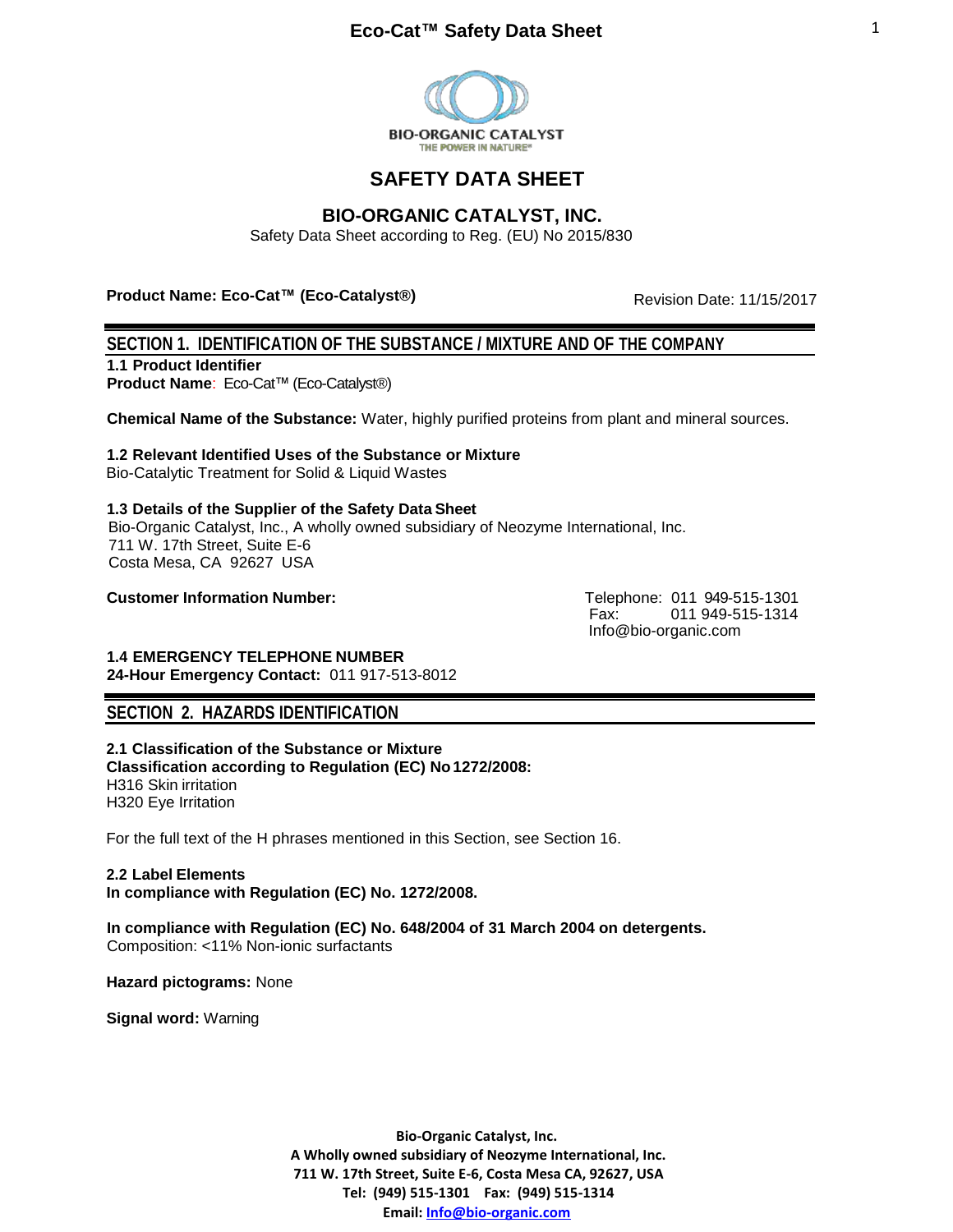## **Hazard statements (CLP)**

H316 Causes mild skin irritation

H320 Causes eye irritation

#### **Precautionary statements:**

| P <sub>264</sub> | Wash skin thoroughly after handling.                                                           |
|------------------|------------------------------------------------------------------------------------------------|
| P <sub>280</sub> | Wear protective gloves / protective clothing / eye protection / face protection.               |
|                  | P305 + P351 + P338 IF IN EYES: Rinse cautiously with water for several minutes. Remove contact |
|                  | lenses, if present and easy to do. Continue rinsing.                                           |
| $P302 + P352$    | IF ON SKIN: Wash with plenty of soap and water.                                                |
| $P332 + P313$    | If skin irritation occurs: Get medical advice / attention.                                     |

## **2.3 Other Hazards**

None

# **SECTION 3. COMPOSITION / INFORMATION ON INGREDIENTS**

## **3.1 Substance**

Not applicable

#### **3.2 Mixture**

| <b>Name</b>                                             | <b>Product Identifier</b> | %         | <b>CLP Classification Regulation (EC)</b><br>No. 1272/2008                                                    |
|---------------------------------------------------------|---------------------------|-----------|---------------------------------------------------------------------------------------------------------------|
| Aqueous solution of fermentation<br>supernatant (Yeast) | 68876-77-7                | $>89.5\%$ | Not classified                                                                                                |
| Alcohols, C11-15-secondary,<br>ethoxylated              | 68131-40-8                | $< 6.0\%$ | Skin Irritation - 2 - H315<br>Eye Damage - 1 - H318                                                           |
| Alcohols, C11-15-secondary,<br>ethoxylated              | 84133-50-6                | $<$ 3.0%  | Acute Toxicity - 4 - H302<br>Acute Toxicity - 4 - H332<br>Skin Irritation - 2 - H315<br>Eye Damage - 1 - H318 |

If present in this product, any not classified components disclosed above for which no country specific OEL value(s) is (are) indicated under Section 8, are being disclosed as voluntarily disclosed components.

For the full text of the H Statements and R Phrases mentioned in this Section, see Section 16.

If present in this product, any not classified components disclosed above for which no country specific OEL value(s) is (are) indicated under Section 8, are being disclosed as voluntarily disclosed components.

# **SECTION 4. FIRST AID MEASURES**

## **4.1 Description of First Aid Measures**

**General advice:** First aid responders should pay attention to self-protection and use the recommended protective clothing (chemical resistant gloves, splash protection). If potential for exposure exists, refer to Section 8 for specific personal protective equipment.

**Inhalation:** Move person to fresh air; if effects occur, consult a physician.

**Skin contact:** Wash off with plenty of water.

**Eye contact:** Immediately flush eyes with water; remove contact lenses, if present, after the first 5 minutes, then continue flushing eyes for at least 15 minutes.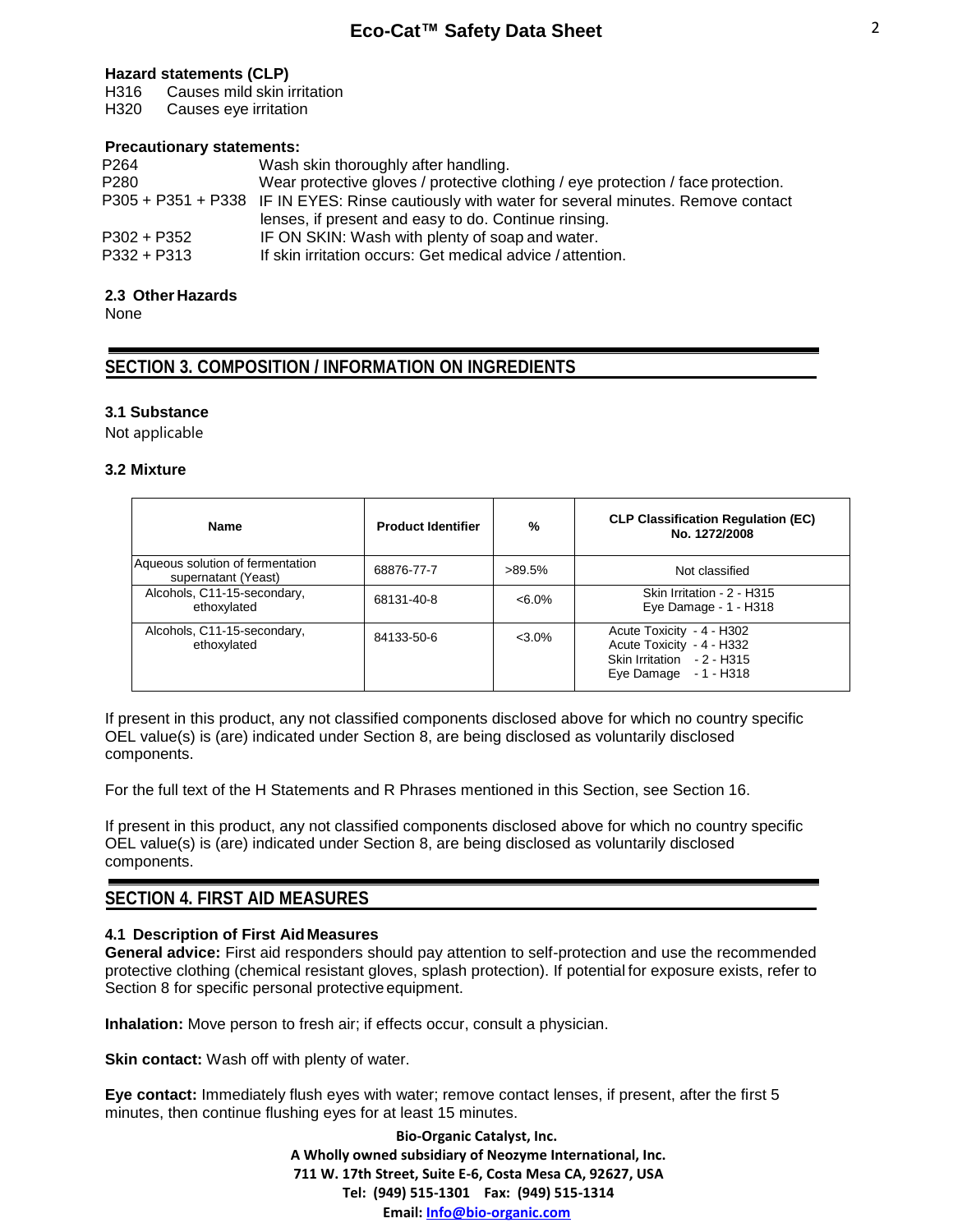**Ingestion:** If swallowed, seek medical attention. Do not induce vomiting unless directed to do so by medical personnel.

**4.2 Most Important Symptoms and Effects, both Acute and Delayed:** Aside from the information found under Description of first aid measures (above) and Indication of immediate medical attention and special treatment needed (below), any additional important symptoms and effects are described in Section 11: Toxicology Information.

**4.3 Indication of any Immediate Medical Attention and Special Treatment Needed. Notes to Physician:** Treatment of exposure should be directed at the control of symptoms and the clinical condition of the patient.

## **SECTION 5. FIREFIGHTING MEASURES**

## **5.1 Extinguishing Media**

**Suitable extinguishing media:** Water fog or fine spray. Dry chemical fire extinguishers. Carbon dioxide fire extinguishers. Foam. Alcohol resistant foams (ATC type) are preferred. General purpose synthetic foams (including AFFF) or protein foams may function, but will be less effective.

#### **Unsuitable extinguishing media:** None

## **5.2 Special Hazards Arising from the Substance orMixture**

**Hazardous combustion products:** During a fire, smoke may contain the original material in addition to combustion products of varying composition which may be toxic and/or irritating. Combustion products may include and are not limited to: Carbon monoxide. Carbon dioxide.

**Unusual fire and explosion hazards:** Violent steam generation or eruption may occur upon application of direct water stream to hot liquids.

## **5.3 Advice forFirefighters**

**Firefighting procedures:** Keep people away. Isolate fire and deny unnecessary entry. Burning liquids may be extinguished by dilution with water. Burning liquids may be moved by flushing with water to protect personnel and minimize property damage.

**Special protective equipment for firefighters:** Wear positive-pressure, self-contained breathing apparatus (SCBA) and protective firefighting clothing (includes firefighting helmet, coat, trousers, boots, and gloves). If protective equipment is not available or not used, fight fire from a protected location or safe distance.

# **SECTION 6. ACCIDENTAL RELEASE MEASURES**

## **6.1 Personal Precautions, Protective Equipment and Emergency Procedures**

Isolate area. Keep unnecessary and unprotected personnel from entering the area. Refer to section 7, Handling, for additional precautionary measures. Use appropriate safety equipment. For additional information, refer to Section 8, Exposure Controls and Personal Protection.

#### **6.2 Environmental Precautions**

**"**IN ACCORDANCE WITH NATIONAL AND LOCAL LAWS AND PRACTICES." Flush down sewage or drainage systems with copious amounts of water. See Section 12, Ecological Information.

**6.3 Reference to Other Sections:** References to other sections, if applicable, have been provided in the previous sub-sections.

# **SECTION 7. HANDLING AND STORAGE**

### **7.1 Precautions for Safe Handling**

Avoid contact with eyes, skin, and clothing. Wash thoroughly after handling. See Section 8, EXPOSURE CONTROLS AND PERSONAL PROTECTION.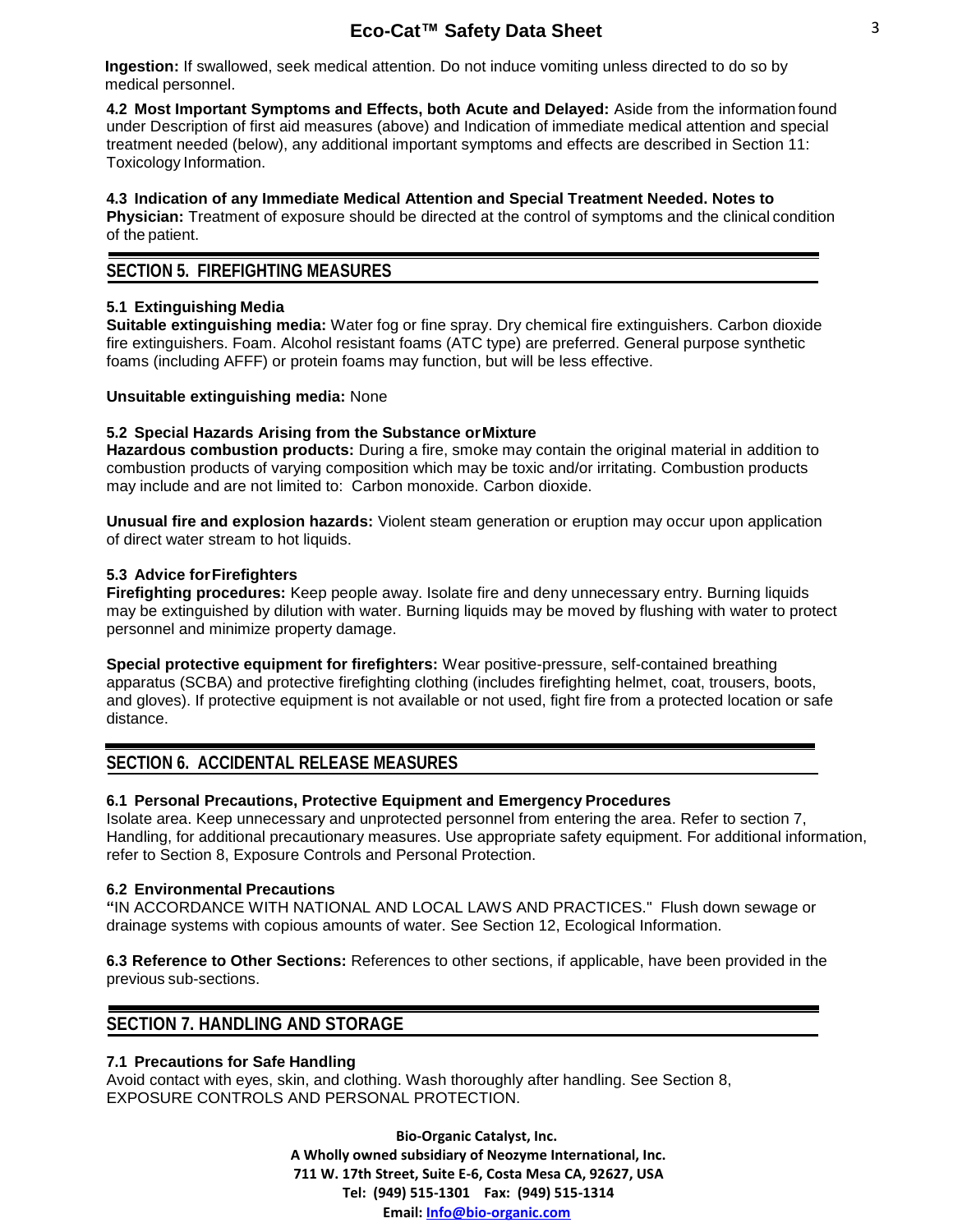#### **7.2 Conditions for Safe Storage, including any Incompatibilities**

No specific requirements. CONDITIONS TO AVOID: Temperatures above 45°C., pH below 2.5 and above 12.5 will affect the quality and condition of the product. Strong caustics and strong bases may affect the quality and condition of the product. Additional storage and handling information on this product may be obtained by calling your sales or customer service contact. The shelf life given is for unopened containers stored under moderate temperature conditions.

#### **Storage stability:**

Use within 24 months

## **7.3 Specific End Use**

See the technical data sheet on this product for further information.

## **SECTION 8. EXPOSURE CONTROLS / PERSONAL PROTECTION**

#### **8.1 Exposure Controls**

**Engineering controls:** Use local exhaust ventilation, or other engineering controls, to maintain airborne levels below exposure limit requirements or guidelines. If there are no applicable exposure limit requirements or guidelines, general ventilation should be sufficient for most operations. Local exhaust ventilation may be necessary for some operations.

#### **Individual protection measures:**

**Eye/face protection:** Use chemical goggles. Chemical goggles should be consistent with EN 166 or equivalent.

**Skin protection/hand protection**: Use chemical resistant gloves classified under Standard EN374. Protective gloves against chemicals and micro-organisms. Examples of preferred glove barrier materials include: Butyl rubber. Chlorinated polyethylene. Natural rubber ("latex"). Neoprene. Nitrile/butadiene rubber ("nitrile" or "NBR"). Polyethylene. Ethyl vinyl alcohol laminate ("EVAL"). Polyvinyl chloride ("PVC" or "vinyl"). Viton.

Examples of acceptable glove barrier materials include: Polyvinyl alcohol ("PVA"). When prolonged or frequently repeated contact may occur, a glove with a protection class of 6 (breakthrough time greater than 480 minutes according to EN 374) is recommended. When only brief contact is expected, a glove with a protection class of 2 or higher (breakthrough time greater than 30 minutes according to EN 374) is recommended. NOTICE: The selection of a specific glove for a particular application and duration of use in a workplace should also take into account all relevant workplace factors such as, but not limited to: Other chemicals which may be handled, physical requirements (cut/puncture protection, dexterity, thermal protection), potential body reactions to glove materials, as well as the instructions/specifications provided by the glove supplier.

**Environmental exposure controls:** See SECTION 7: Handling and storage and SECTION 13: Disposal considerations for measures to prevent excessive environmental exposure during use and waste disposal.

# **SECTION 9. PHYSICAL AND CHEMICAL PROPERTIES**

#### **9.1 Information on Basic Physical and Chemical Properties**

| Appearance                 |                                                                                                                                                                                                                                      |
|----------------------------|--------------------------------------------------------------------------------------------------------------------------------------------------------------------------------------------------------------------------------------|
| <b>Physical State</b>      | Liquid                                                                                                                                                                                                                               |
| Color                      | Colorless - pale amber                                                                                                                                                                                                               |
| Odor                       | Mild                                                                                                                                                                                                                                 |
| <b>Odor Threshold</b>      | No test data available                                                                                                                                                                                                               |
| рH                         | Full Strength Concentrate 3.9 - 4.3                                                                                                                                                                                                  |
|                            | At recommended use dilutions, pH ranges 6.3 to 6.9                                                                                                                                                                                   |
| <b>Melting Point/Range</b> | Not applicable                                                                                                                                                                                                                       |
|                            | <b>Bio-Organic Catalyst, Inc.</b><br>A Wholly owned subsidiary of Neozyme International, Inc.<br>711 W. 17th Street, Suite E-6, Costa Mesa CA, 92627, USA<br>Tel: (949) 515-1301  Fax: (949) 515-1314<br>Email: Info@bio-organic.com |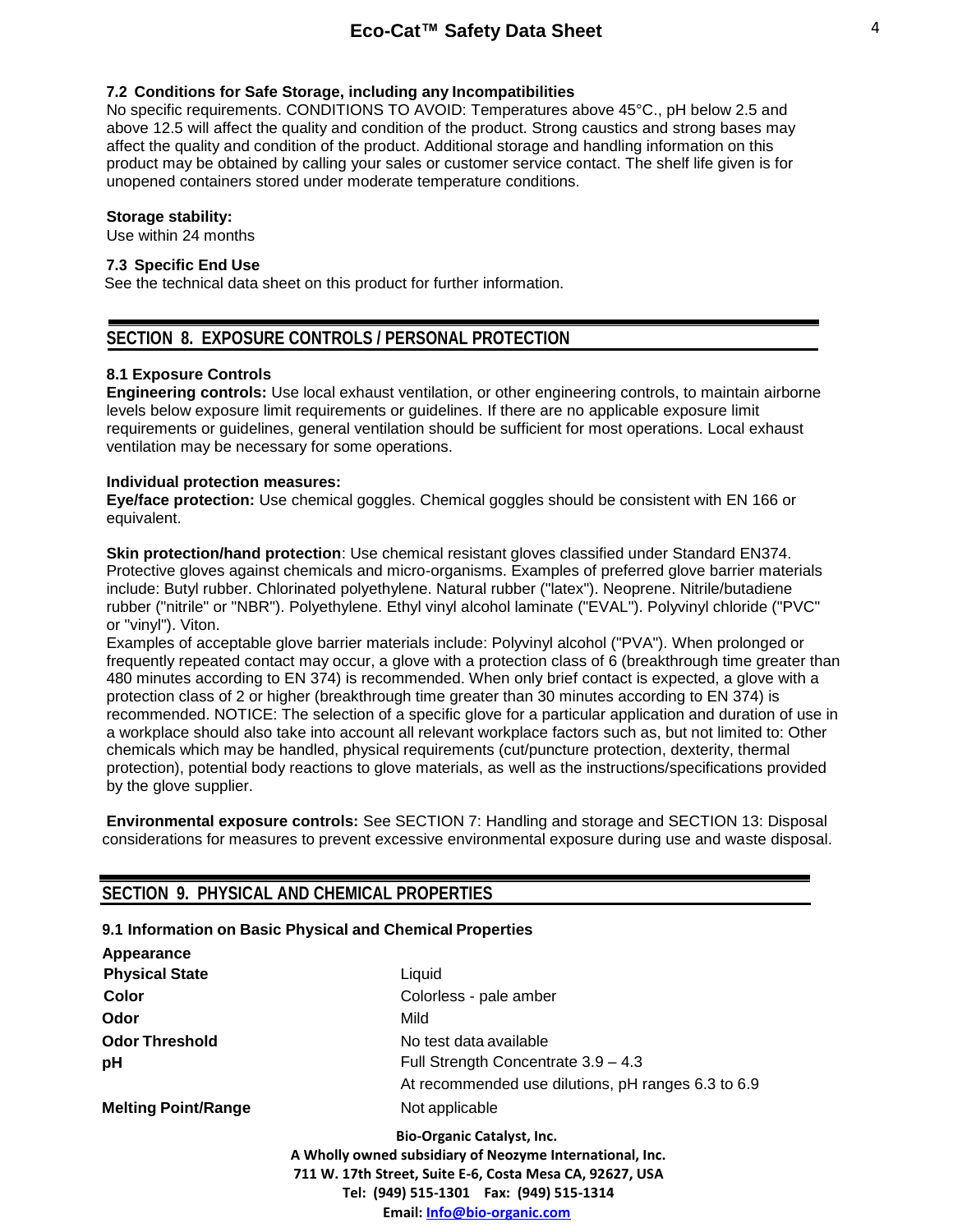| <b>Freezing Point</b><br>Boiling Point (760 mmHg)                | See Pour Point<br>> 100 °C at 760 mmHg Calculated   |
|------------------------------------------------------------------|-----------------------------------------------------|
| <b>Flash Point</b><br><b>Evaporation Rate (Butyl Acetate = 1</b> | ASTM D 93 Closed Cup > 93°C<br>$< 0.01$ Calculated  |
| Flammability (solid, gas)<br><b>Lower Explosion Limit</b>        | Not applicable to liquids<br>No test data available |
| <b>Upper Explosion Limit</b>                                     | No test data available                              |
| Vapor Pressure                                                   | No test data available                              |
| <b>Relative Vapor Density (air = 1)</b>                          | >1 Calculated                                       |
| <b>Relative Density (water = 1)</b>                              | 1.002 @ 20°C / 20°C                                 |
| <b>Water Solubility</b>                                          | 100% in water                                       |
| <b>Auto-ignition Temperature</b>                                 | No test data available                              |
| <b>Decomposition Temperature</b>                                 | No test data available                              |
| <b>Kinematic Viscosity</b>                                       | @ 40°C 2.3373 cst                                   |
| <b>Explosive Properties</b>                                      | No data available                                   |
| <b>Oxidizing Properties</b>                                      | No data available                                   |
| 9.2 Other information                                            |                                                     |
| <b>Pour Point</b>                                                | 2.22°C or (+28°F)                                   |

NOTE: The physical data presented above are typical values and should not be construed as a specification.

## **SECTION 10. STABILITY AND REACTIVITY**

**10.1 Reactivity:** No data available

**10.2 Chemical Stability:** Thermally stable at typical usetemperatures.

**10.3 Possibility of Hazardous Reactions:** Polymerization will notoccur.

**10.4 Conditions to Avoid:** Exposure to elevated temperatures can cause product todecompose.

**10.5 Incompatible Materials:** Avoid contact with: Strong acids. Strong bases. Strongoxidizers.

**10.6 Hazardous Decomposition Products:** Decomposition products depend upon temperature, air supply and the presence of other materials.

# **SECTION 11. TOXICOLOGICAL INFORMATION**

Toxicological information on this product, or its components, appears in this section when such data is available.

**11.1 Information on Toxicological Effects Acute toxicity:** LC50-Level of 10,000 mg/kg: No effects after 168 hours; Non-Toxic.

**Acute oral toxicity:** Very Low toxicity if swallowed. Small amounts swallowed incidentally as a result of normal handling operations are not likely to cause injury; however, swallowing larger amounts may cause injury.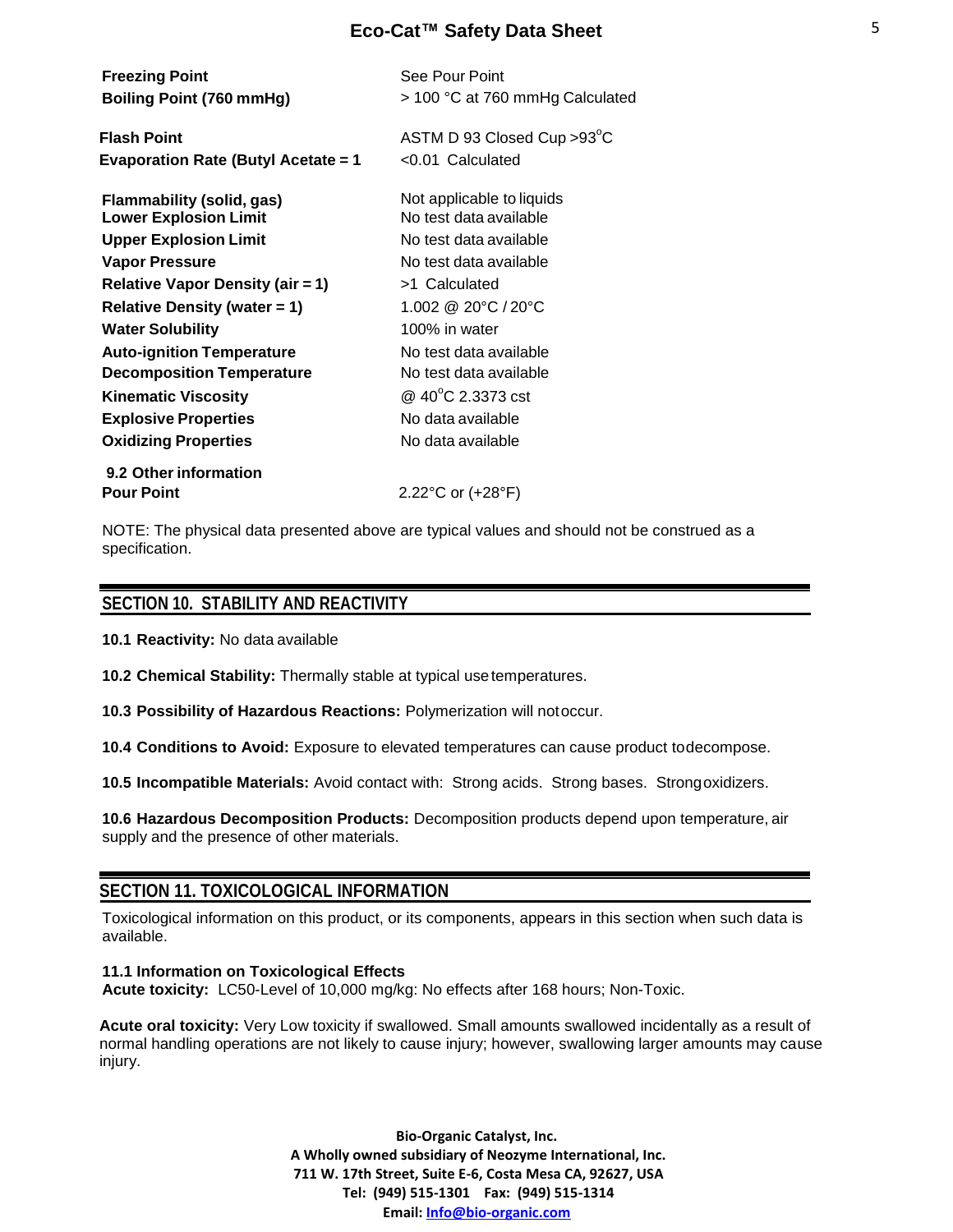Typical for this family of materials. ORAL LD50**:** Levels of >5,000 mg/kg: No effects.

**Acute dermal toxicity:** Prolonged skin contact is unlikely to result in absorption of harmful amounts.

Typical for this family of materials. LD50, Rabbit, > 2,000 mg/kg as tested.

**Acute inhalation toxicity:** No adverse effects are anticipated from single exposure to vapor. For respiratory irritation and narcotic effects: No relevant data found. The LC50 has not been determined.

**Skin corrosion/irritation:** Skin irritation testing: Final dermal irritation determination, It is a mild skin irritation based on a score of 2.09 compared to standard of draize score > 1.5, but < 2.3.

#### **Serious eye irritation:** None

**Eye Irritation Testing:** Utilization of InVitro International's Irritection Assay System was used to evaluate the product and is classified as a mild ocular irritant, under EU CLP classification, with an IDE score of 15.2, which reflects a classification of Category 2B irritant.

#### **Sensitization:**

**For skin sensitization:** No relevant data found. **For respiratory sensitization**: No relevant data found.

**Specific target organ systemic toxicity (single exposure):** Evaluation of available data suggests that this material is not an STOT-SE toxicant.

#### **Specific target organ systemic toxicity (repeated exposure)**

Based on available data, repeated exposures are not anticipated to cause significant adverse effects.

**Carcinogenicity:** No relevant data found.

**Teratogenicity:** No relevant data found.

**Reproductive toxicity:** No relevant data found.

**Mutagenicity:** No relevant data found.

**Aspiration hazard:** Based on physical properties, not likely to be an aspiration hazard.

#### **COMPONENTS INFLUENCING TOXICOLOGY:** None

## **SECTION 12. ECOLOGICAL INFORMATION**

Ecotoxicological information on this product, or its components, appears in this section when such data is available. This is a totally safe and efficient biocatalytic degrader of organic waste materials. The product causes contaminants and other organic matter to eventually biodegrade, thus returning to carbon dioxide and water. When disposed of in sewage and drainage systems, the product aids in the breakdown of pollutants such as oil.

#### **12.1 Toxicity**

**Ecotoxicity:** The material is non-toxic to aquatic organisms on an acute basis (LC50/EC50 between 1 and 10 mg/L in the most sensitive species tested).

**Fish acute & prolonged toxicity:** For this family of materials: LC50, fathead minnow (Pimephales promelas), static, 96 hrs. 100% survival rate at 1ppm.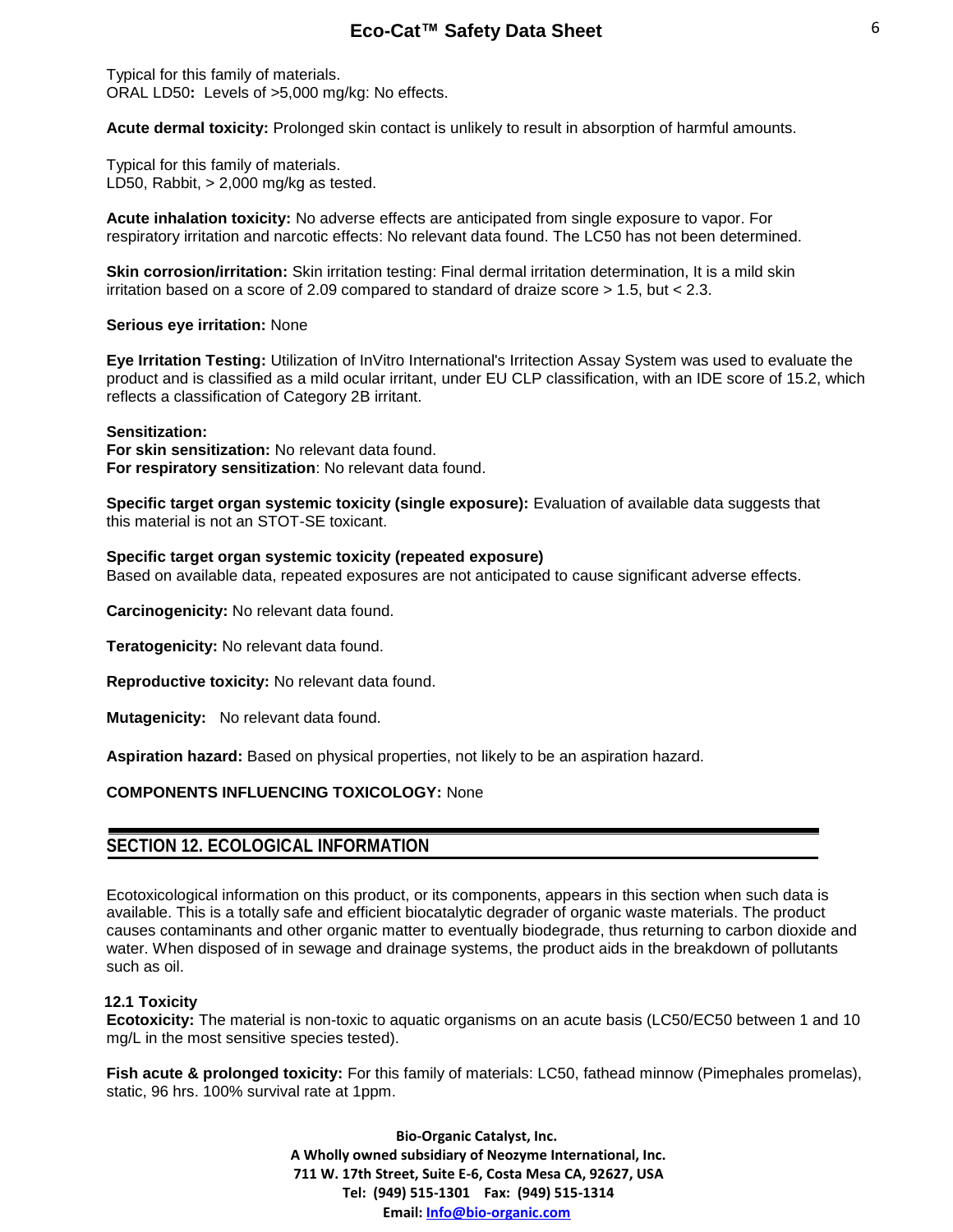**Aquatic invertebrate acute toxicity:** EC50, water flea Daphnia magna, 48 hrs. Toxicity: Not Detected.

**Toxicity to micro-organisms:** EC50 Vibrio fischeri (Photobacterium phosphoreum), P seudokirchner¡ella subcapitata (Selen astrum capricornutum) Toxicity: Not Detected.

**Mutagenicity test:** The organisms P. subcapitata and D. magna are continental water organisms. V. fischeri is an organism that can be involved for both continental water and marine water samples. Salmonella typhimurium is an organism to evaluate sweet water and its results can be applied to the environment and extrapolated to humans.

#### **Salmonella typhimurium:** Mutagenicity**:** Not Detected

**Marine acute toxicity:** The marine invertebrate species, Mysidopsis bahia (Americamysis bahia) and the marine vertebrate species, Menidia beryllina were used in the tests. For the marine invertebrate species,48- Hour Acute Mysidopsis bahia survival test results : LC-50 -316.23 (ppm), The 96-Hour LC-50 (concentration at which 50% mortality is expected to occur) Menidia beryllina survival data was 203.04 (ppm).

## **12.2 Persistence and Degradability**

**OECD biodegradation tests**: For this family of materials: OECD Guideline for Testing of Chemicals, 302 B, Inherent Biodegradability: Zahn-Wellens/EMPA-Test Adopted: July 17, 1992, as well as German Standard Procedures for Water, Waste Water and Sludge Testing, Test procedure with water organisms (Group L) Determination of the biodegradability, Static Test (L25),DIN 38 412, Part 25.

**Biodegradation exposure time method**: > 58% -48 HRS OECD 302B Test Closed Bottle Ready Biodegradability Test Reference: Environmental Protection Agency - Toxic Substances Control Act, Code of Federal Regulations Title 40, part 796, section 3200 (40 CPR 796.3200)

## **Biodegradation exposure time method: > 75%-28 Days**

**Environmental fate**: Persistence and Degradability: The material is readily biodegradable. Passes OECD test(s) for ready biodegradability.

#### **12.3 BioaccumulativePotential**

Unknown

#### **12.4 Mobility in Soil**

No specific, relevant data available for assessment.

#### **12.5 Results of PBT and vPvB assessment**

This substance has not been assessed for persistence, bioaccumulation and toxicity (PBT).

#### **12.6 Other Adverse Effects**

This substance is not in Annex I of Regulation (EC) No 1005/2009 on substances that deplete the ozone layer.

# **SECTION 13. DISPOSAL CONSIDERATIONS**

#### **13.1 Waste Treatment Methods**

Flush down sewage or drainage systems with copious amounts of water. Any disposal practices must be in compliance with all national and provincial laws and any municipal or local by-laws governing waste.

The definitive assignment of this material to the appropriate EWC group, and thus its proper EWC code, will depend on the use that is made of this material. Contact the authorized waste disposal services.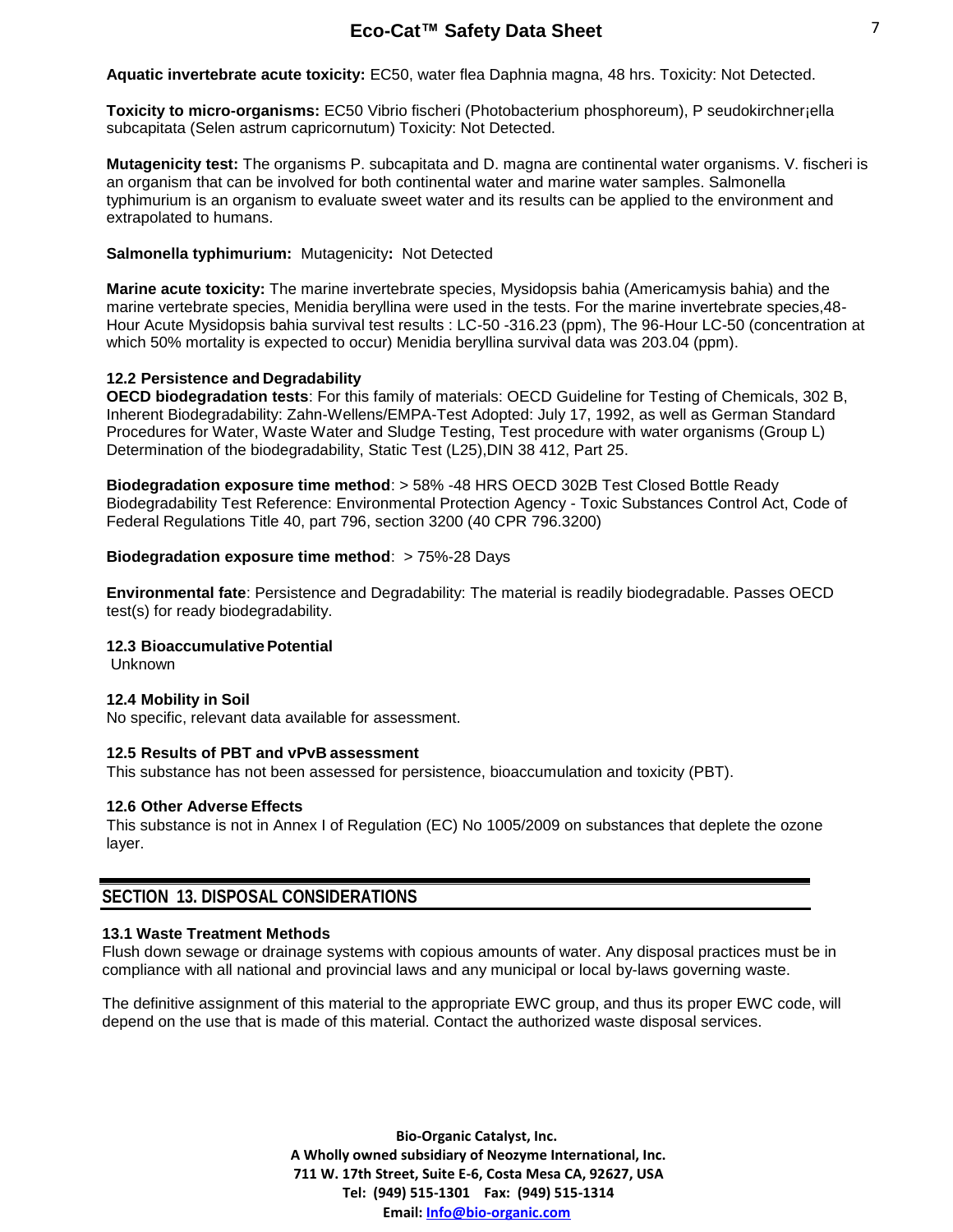## **SECTION 14. TRANSPORT INFORMATION**

## **Classification for ROAD and Rail Transport (ADR/RID):**

| 14.1 UN number                                       | Not applicable                                                       |
|------------------------------------------------------|----------------------------------------------------------------------|
| 14.2 Proper shipping name                            | Not applicable                                                       |
| 14.3 Class                                           | 55                                                                   |
| 14.4 Packing group                                   | Not applicable                                                       |
| 14.5 Environmental hazards                           | Not considered environmentally hazardous based on<br>available data. |
| 14.6 Special precautions for user No data available. |                                                                      |

#### **Classification for SEA Transport (IMO-IMDG):**

| 14.1                                                 | UN number                                                                                          | Not applicable                                              |
|------------------------------------------------------|----------------------------------------------------------------------------------------------------|-------------------------------------------------------------|
|                                                      | 14.2 Proper shipping name                                                                          | Not applicable                                              |
|                                                      | 14.3 Class                                                                                         | Not applicable                                              |
|                                                      | 14.4 Packing group                                                                                 | Not applicable                                              |
|                                                      | 14.5 Environmental hazards                                                                         | Not considered as marine pollutant based on available data. |
|                                                      | 14.6 Special precautions for user                                                                  | No data available.                                          |
|                                                      | 14.7 Transport in bulk according<br>to Annex I or II of MARPOL<br>73/78 and the IBC or IGC<br>Code | Consult IMO regulations before transporting ocean bulk.     |
| <b>Classification for AIR Transport (IATA/ICAO):</b> |                                                                                                    |                                                             |

| 14.1 UN number                                       | Not applicable |
|------------------------------------------------------|----------------|
| 14.2 Proper shipping name                            | Not applicable |
| 14.3 Class                                           | Not applicable |
| 14.4 Packing group                                   | Not applicable |
| 14.5 Environmental hazards                           | Not applicable |
| 14.6 Special precautions for user No data available. |                |

This information is not intended to convey all specific regulatory or operational requirements /information relating to this product. Transportation classifications may vary by container volume and may be influenced by regional or country variations in regulations. Additional transportation system information can be obtained through an authorized sales or customer service representative. It is the responsibility of the transporting organization to follow all applicable laws, regulations and rules relating to the transportation of the material.

# **SECTION 15. REGULATORY I NFO RM ATIO N**

## **15.1 Safety, Health and Environmental Regulations/Legislation Specific for the Substanceor Mixture**

## **REACH Regulation (EC) No 1907/2006**

This product contains only components that have been either pre-registered, registered, are exempt from registration, are regarded as registered or are not subject to registration according to Regulation (EC) No.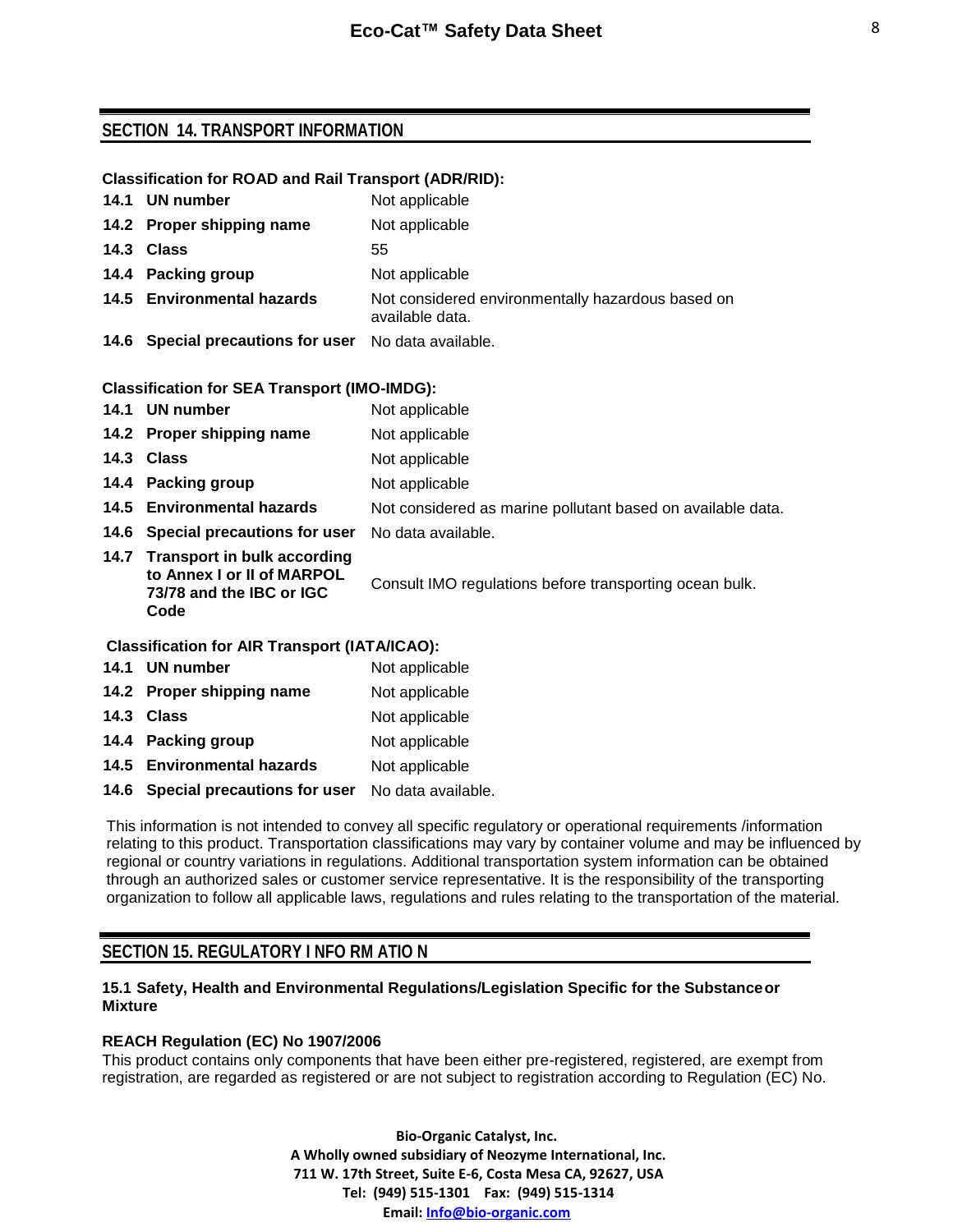1907/2006 (REACH)., The aforementioned indications of the REACH registration status are provided in good faith and believed to be accurate as of the effective date shown above. However, no warranty, express or implied, is given. It is the buyer´s/user´s responsibility to ensure that his/her understanding of the regulatory status of this product is correct.

#### **Seveso II - Directive 96/82/EC and its amendments:**

Listed in Regulation: Directive 96/82/EC does not apply

#### **15.2 Chemical Safety Assessment**

Not applicable

#### **15.3 Hazardous Products Act Information: CPR Compliance**

This product has been classified in accordance with the hazard criteria of the Canadian Controlled Products Regulations (CPR) and the SDS contains all the information required by the CPR.

#### **15.4 Hazardous Products Act Information: WHMIS Classification Hazards**

H316 Causes mild skin irritation H320 Eye irritation

#### **15.5 Australian Inventory of Chemical Substances (AICS)**

The principal components and additives of this product are included in the Australian Inventory of Chemical Substances (AICS) or comply with the requirements of the Industrial Chemicals (Notification and Assessment) Act 1989.

#### **15.6 Japan. Chemical Substance Control Law (CSCL/ENCS/METI) Inventory**

This product complies with, or is listed on, Japan Existing and New Chemical Substance (ENCS) (METI) Inventory.

#### **15.7 Japan. Industrial Safety and Health Law (ISHL) Inventory**

This product complies with, or is listed on, ISHL Inventory (MHLW).

## **SECTION 16. OTHER INFORMATION**

#### **Full text of H-Statements referred to under sections 2 and 3**

 H302 Harmful if swallowed H315 Causes skin irritation. H316 Causes mild skin irritation H318 Causes serious eye damage. H320 Eye irritation H332 Harmful if inhaled.

#### **Product literature**

Additional information on this product may be obtained by calling your sales or customer service contact. Ask for a product brochure. Additional information on this and other products may be obtained by visiting our web page.

#### **Information source and references**

This SDS is prepared by Product Regulatory Services and Hazard Communications Groups from information supplied by internal references within our company.

Bio-Organic Catalyst, Inc. urges each customer or recipient of this SDS to study it carefully and consult appropriate expertise, as necessary or appropriate, to become aware of and understand the data contained in this SDS and any hazards associated with the product. The information herein is provided in good faith and believed to be accurate as of the effective date shown above. However, no warranty, express or implied, is given. Regulatory requirements are subject to change and may differ between various locations. It is the buyer's/user's responsibility to ensure that his activities comply with all federal, state, provincial or local laws. The information presented here pertains only to the product as shipped. Since conditions for use